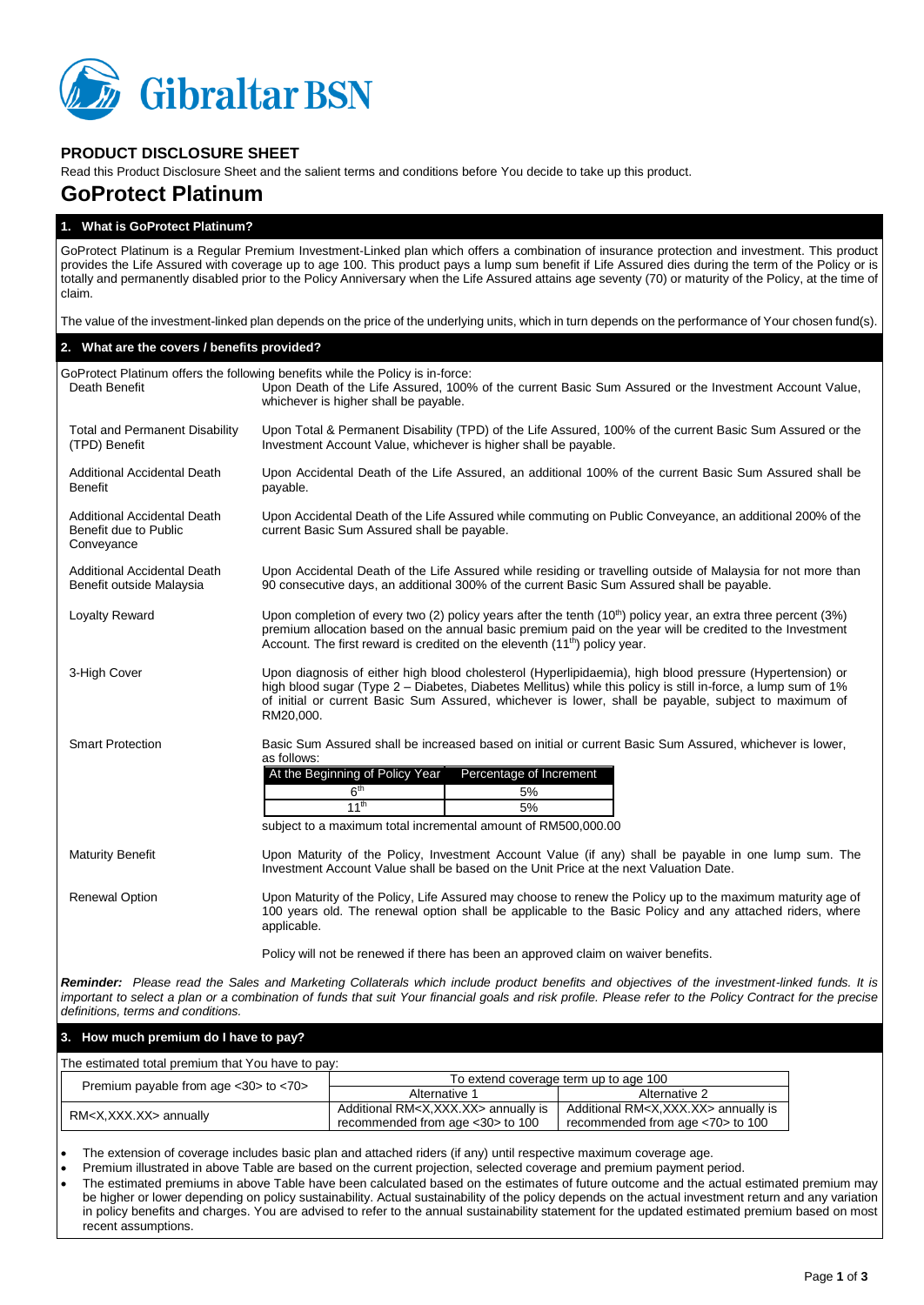- Your investment-linked policy will lapse/ terminate if there is not enough units in your fund to pay the charges. Your units may not be enough over the years due to:<br> $\triangleright$  High insural
	- High insurance charges if you buy many riders, and especially if the charges are increasing over time as You get older
		- > Poor investment returns
		- Premium holiday i.e. if You stop paying premium for a long period of time
		- Partial withdrawal
- The total premium that You have to pay and the Policy terms may vary depending on Our underwriting requirements.
- We shall allocate a portion of the premium of the Basic Policy to purchase units in the investment-linked fund that You have chosen. Any unallocated amount will be used to pay commissions to sales intermediaries and other expenses of Us. You are advised to refer to the allocation rates given in the Sales Illustration.

#### **4. What are the fees and charges that I have to pay?**

- Insurance Charges The insurance coverage charges are deducted monthly from the value of Your Units. The insurance charges will vary depending on the coverage chosen, age, and Our underwriting requirements. The insurance charges will increase as You grow older. Details of insurance charges and other charges for the investment-linked policy are given in the Product Illustration. Details of insurance charges and other charges for the investment-linked policy shown in the Product Illustration are based on standard risks. The insurance charge is **NOT GUARANTEED**. We can revise the insurance charge at the time of renewal, by giving You at least three (3) months advance notice.
- Stamp Duty You may have to pay stamp duty where applicable.
- Monthly Service Charge (inclusive of applicable taxes at the prevailing rate) is levied and is given in the Product Illustration.
- Fund management charge levied will depend on the fund(s) chosen. Details of fund management charge are given in the Product Illustration.
- Partial Withdrawal Charge and Full Withdrawal (Policy Surrender) Charge will be imposed as follows:

| Policy Year   | Partial Withdrawal Charge and Full Withdrawal (Policy Surrender) Charge<br>(% Amount Withdrawn) |
|---------------|-------------------------------------------------------------------------------------------------|
| 1 to $2$      | 10%                                                                                             |
| $3$ to $4$    | 5%                                                                                              |
| 5 and onwards | 0%                                                                                              |

*Note: 1. The charges are not guaranteed and may vary in future by giving three (3) months prior notice. 2. The above listing is not exhaustive. Please refer to Policy documents for details*

## **5. What are some of the key terms and conditions that I should be aware of?**

- Importance of disclosure You must disclose all important facts that will affect Your and / or Life Assured's risk profile such as medical condition and occupation, and state Your and /or Life Assured's age correctly.
- Free-look period You may cancel Your investment-linked plan by returning the Policy within 15 days after the Policy has been delivered to You. We will refund to You the unallocated premiums, the value of Units that have been allocated (if any) at Unit price at the next Valuation Date and any insurance charge and Monthly Service Charge that have been deducted less any medical fee incurred.
- Cash Value the cash value of Your investment-linked plan depends on the performance of the investment-linked funds selected. The higher the level of insurance charge selected, the more units will be absorbed to pay for the insurance charges and the fewer units will remain to accumulate cash value under Your Policy.
- The investment-linked plan will lapse when the value of investment Units is insufficient to pay for the insurance and other charges. Insufficient Units may be due to poor investment return, high insurance charges over the years or Premium Holiday.
- A Waiting Period of six (6) months shall apply to Chronic Cover where the benefit is only payable after the Waiting Period from the Risk Commencement Date or reinstatement date, whichever is later.
- Upon claim, You or Your representatives will be required to submit a written notice to Us. Any delay in doing so may affect Our claim assessment. Please call Our customer service representative who will guide You or Your representatives in filing the claims.

*Note: This list is non-exhaustive. Please refer to the Policy for the terms and conditions.*

## **6. What are the major exclusions under this plan?**

- Suicide if death was due to suicide with one (1) year from the Commencement Date or reinstatement date, whichever is later, Your nominee will only receive the Investment Account Value.
- Death Benefit is **NOT** payable if the Life Assured dies due to the hands of justice, committing or attempting to commit negligent or unlawful act under any prevalent law in force or any act contrary to public policy.
- Total and Permanent Disability (TPD) Benefit is **NOT** payable if it is caused by: attempted suicide, self-inflicted injury, being under the influence of drugs (regardless it is prescribed by a registered medical practitioners) or liquor, engaging in hazardous activity, engaging in submarine or outer space voyage, performing duties in military, pre-existing illness or accident, dangerous pursuits and dangerous occupation.

*Note: This list is non-exhaustive. Please refer to the Policy for full list of exclusions..*

## **7. Can I cancel my Policy?**

Buying a Regular Premium Investment-Linked Plan is a long-term financial commitment. It is not advisable to hold this Policy for a short period of time in view of the high initial costs. If You find that the fund(s) that You have chosen is no longer appropriate, You have the flexibility to switch the fund(s). You are allowed to switch fund(s) without any fee.

If Your Policy has been issued and for any reason whatsoever You decide to cancel Your Policy, You should return the Policy to Us for cancellation. If the request of cancellation is received by Us within the period of fifteen (15) days from the delivery date of Your Policy, We will refund to You the unallocated premium, the value of Units that have been allocated (if any) at Unit price at the next Valuation Date and any insurance charge and Policy fee that have been deducted less any medical fee incurred. If You cancel the Policy after fifteen (15) days from the delivery date of Your Policy, remaining fund values of the Basic Policy at Unit price at the next Valuation Date shall be refunded.

## **8. What do I need to do if there are changes to my contact details?**

It is important to inform Us on any changes in Your contact details to ensure that all correspondences reach You in a timely manner.

#### **9. Where can I get further information?**

If You have any enquiries, please contact Us at:- **Gibraltar BSN Life Berhad** 199301022976 [277714-A]